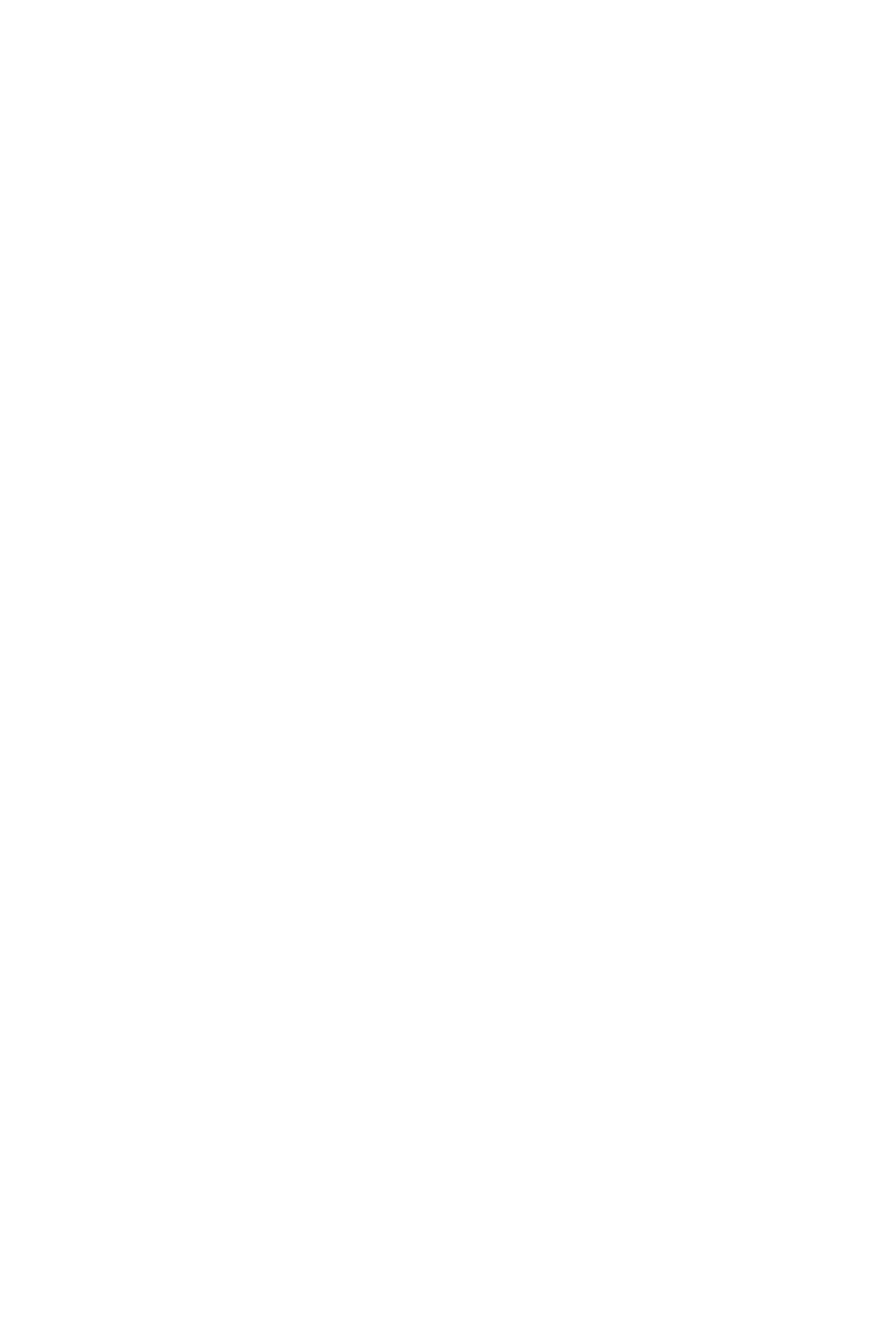BASED ON THE AMAZING TRUE STORY



INTRODUCTION BY DICK RUSSELL Author of The Man Who Knew Too Much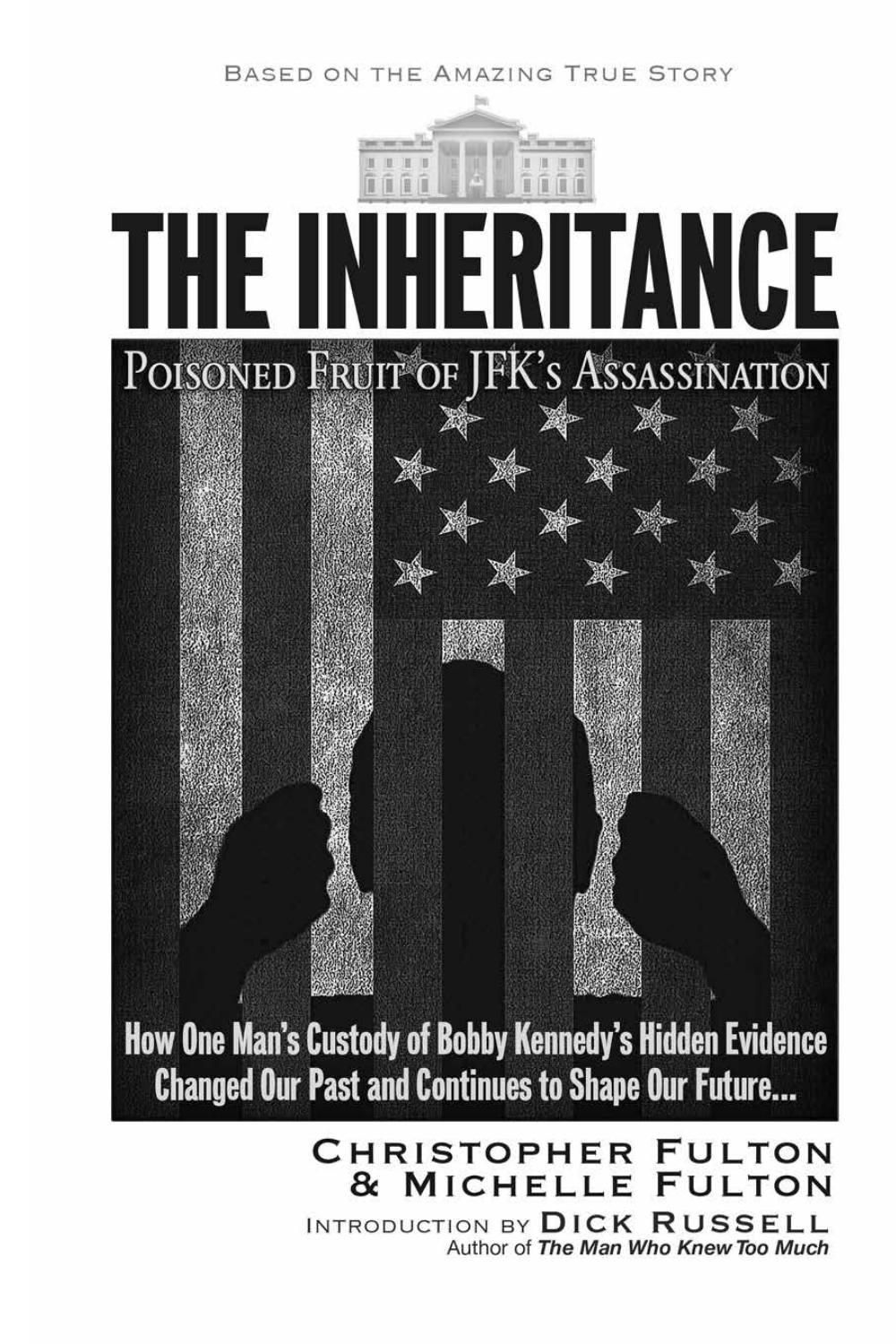The Inheritance: Poisoned Fruit of JFK's Assassination Copyright ©2018 Christopher Fulton & Michelle Fulton. All Rights Reserved. No part of this book may be reproduced without express written permission.

This is a memoir; it is sourced from my memories, letters, and recollections. Dialogue is reconstructed, and some names and identifying features have been changed to provide anonymity. There is some informed, educated supposition about how actions affected historical events and meetings. The underlying story is based on actual happenings and historical personages.

Published by: Trine Day LLC PO Box 577 Walterville, OR 97489 1-800-556-2012 www.TrineDay.com trineday@icloud.com

Library of Congress Control Number: 2018947033

Fulton, Christopher & Fulton, Michelle. The Inheritance—1st ed. p. cm. Epub (ISBN-13) 978-1-63424-218-9 Kindle (ISBN-13) 978-1-63424-219-6 Print (ISBN-13) 978-1-63424-217-2 1. Kennedy, John F. -- ( John Fitzgerald) -- 1917-1963 -- Assassination. 2. United States -- Politics and government -- History. 3. Kennedy, Robert F. -- 1925-1968. 4. Lincoln, Evelyn N. -- 1909-1995. 5. White, Robert L. -- 1949-2003. 6. Fulton, Christopher -- 1965- . 7. Conspiracies -- United States -- History. I. Title

**FIRST EDITION** 10 9 8 7 6 5 4 3 2 1

Printed in the USA Distribution to the Trade by: Independent Publishers Group (IPG) 814 North Franklin Street Chicago, Illinois 60610 312.337.0747 www.ipgbook.com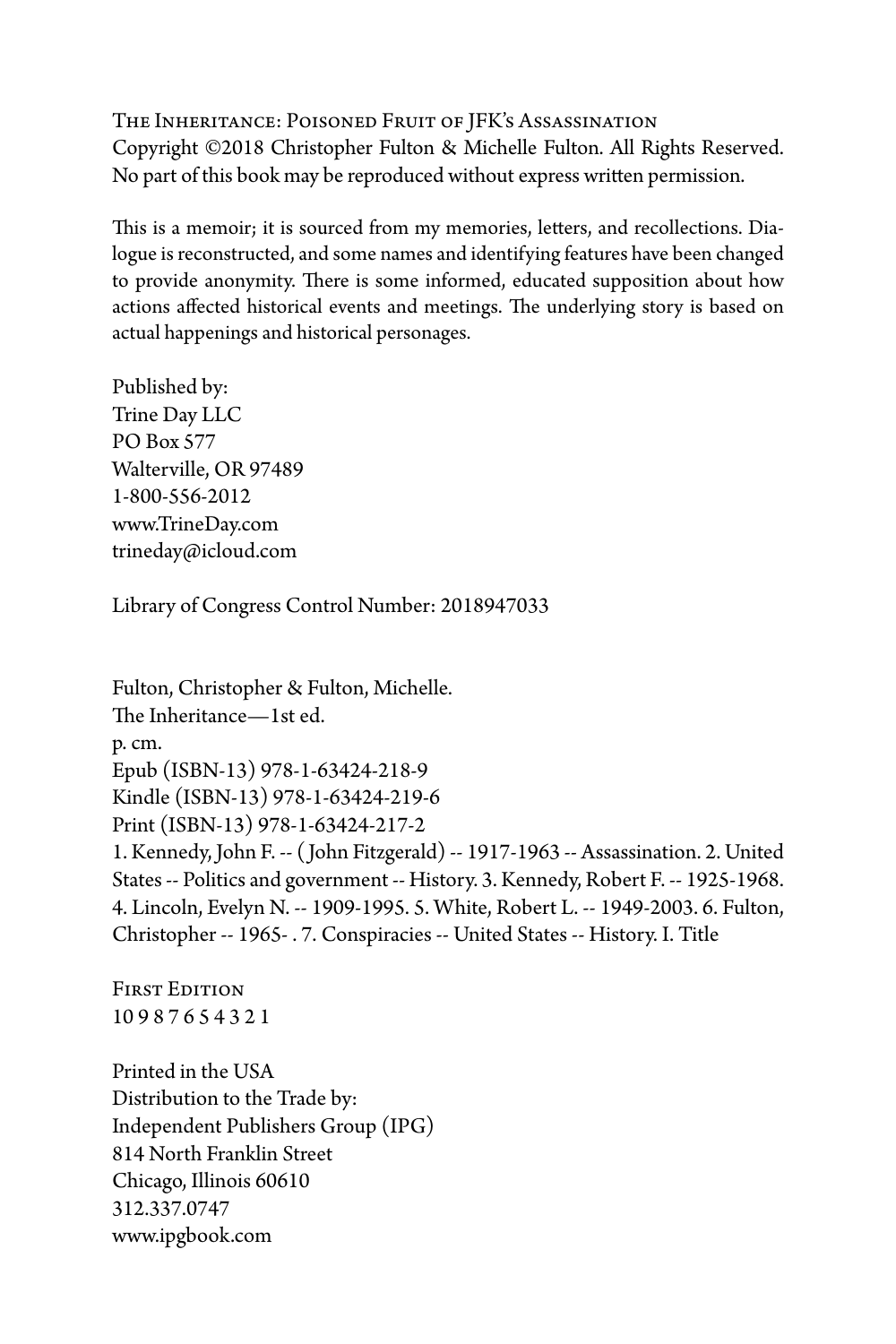# PUBLISHER'S FOREWORD

*No matter what the progress Or what may yet be proved The simple facts of life are such They cannot be removed.*

> – Herman Hupfield, *As Time Goes By*

*Most welcome, bondage! for thou art away, think, to liberty: yet am I better Than one that's sick o' the gout; since he had rather Groan so in perpetuity than be cured…* – William Shakespeare *Cymbeline, King of Britain*

*A Republic, if you can keep it.*

– Ben Franklin

**Personal testimony is something that TrineDay values highly.**<br>
I first heard about Chistopher Fulton from Robert Groden.<br>
Later I spoke with Christopher myself. We talked about the book<br>
business and the JFK assassination I first heard about Chistopher Fulton from Robert Groden. Later I spoke with Christopher myself. We talked about the book a book that said "Lee did it," there wouldn't be much press coverage. We didn't talk much about his particular story. I asked if he had a manuscript. He said he was working on one. I told him that the Internet had roiled the publishing industry as much as anything, and there were now new ways to get a book to market that make self-publishing a viable option, mentioned other publishers that might be interested, and said to contact me once he had a manuscript.

Years later that happened, we talked some more, I asked him to send me his story. I received, sat down and read. Opened up Google, read, check, read, check. Wow! I was amazed that such an unknown narrative existed and appalled at the tortuous methods used by my government.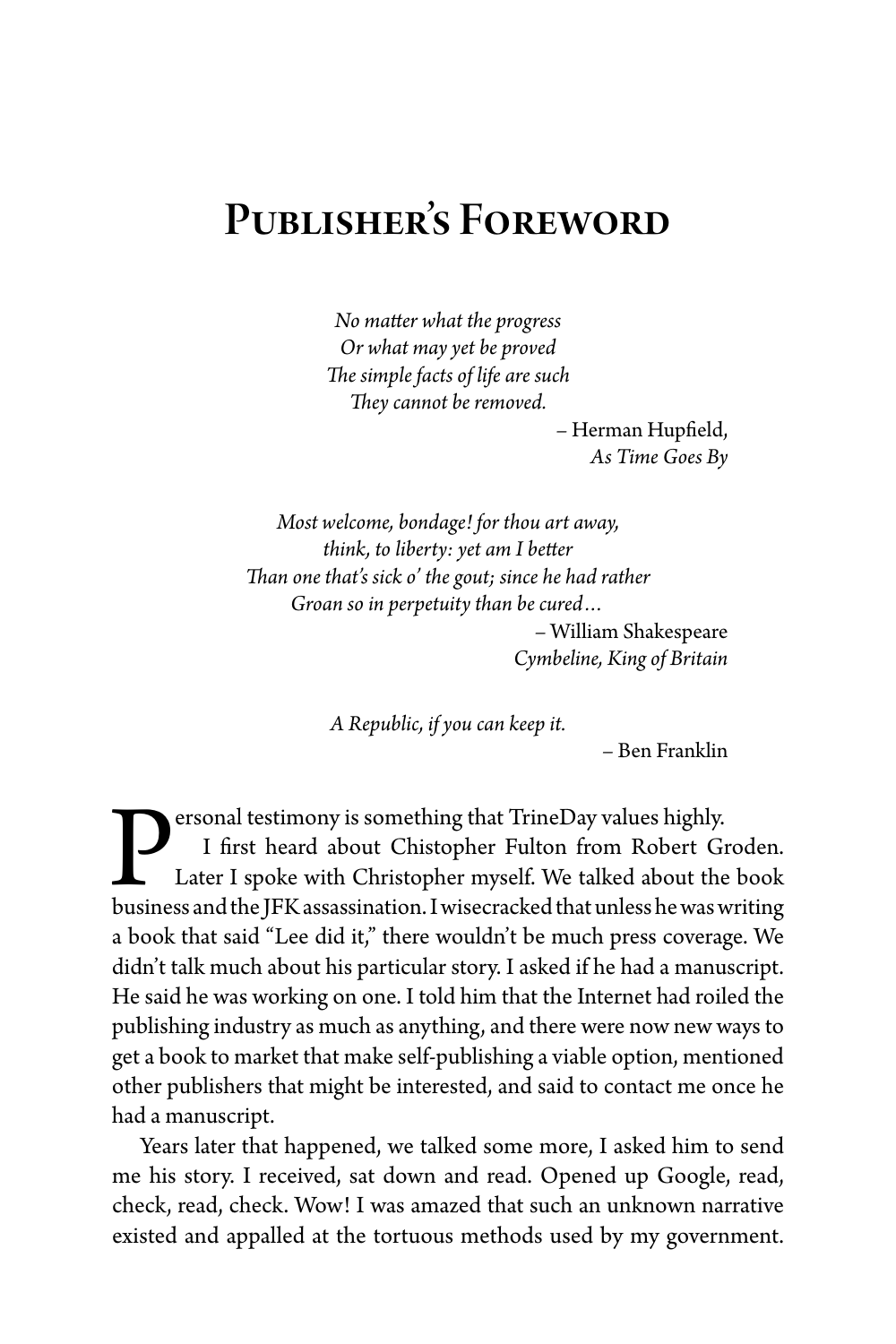Fulton's story expanded and confirmed my understanding of the dynamics of the assassination, so I said, "Yes, let's do it, it needs to be done, for our country and . . . for our children and theirs."

*The Inheritance: Poisoned Fruit of JFK's Assassination* is a must-read for anyone concerned about the future . . . and the past, for that is where our fortunes lie. Only with a true understanding of our history can we move forward in a proper way.

Yes, some names have been changed, some dialogue recreated, and there is some conflation of characters and minor events, but the story is very real. The question being: What will become of it? What will *we* do?

There will be those who disparage, those who will throw cold water on Fulton's tale, but then we have to deal, everyday with those who say, "Lee did it," and those who wonder why anyone even cares about a murder that happened over 50 years ago.

Few of us who were alive when "it" happened, can honestly *not* forget what happened that day . . . and what has changed. For some, it gnaws at our souls, lurks in our minds and can keep us up at night.

There is so much controversy and divisiveness within our polity today. I welcome opportunities for a new grasp of reality, giving us a much-needed foundation upon which to act.

I heartily applaud the outstanding courage, fortitude, and downright grit that the Fultons have shown and their hard-won contribution to our ongoing quest for truth, liberty, and justice.

Being almost threescore and ten, which I grant is no great feat, has taught me, generally through hindsight, a few things: Listen to what folks have to say. Do *not* sell yourself short. And remember, there are many among us who wish a better world, a brighter future . . . a more perfect union.

TrineDay is humbled to have the pleasure to present Christopher Fulton's saga, *The Inheritance: Poisoned Fruit of JFK's Assassination.* Our hope is that it will help us understand our history, behold our destiny, heal our nation, and revive our republic!

Onwards to the Utmost of Futures!

Peace, RA Kris Millegan Publisher TrineDay August 31, 2018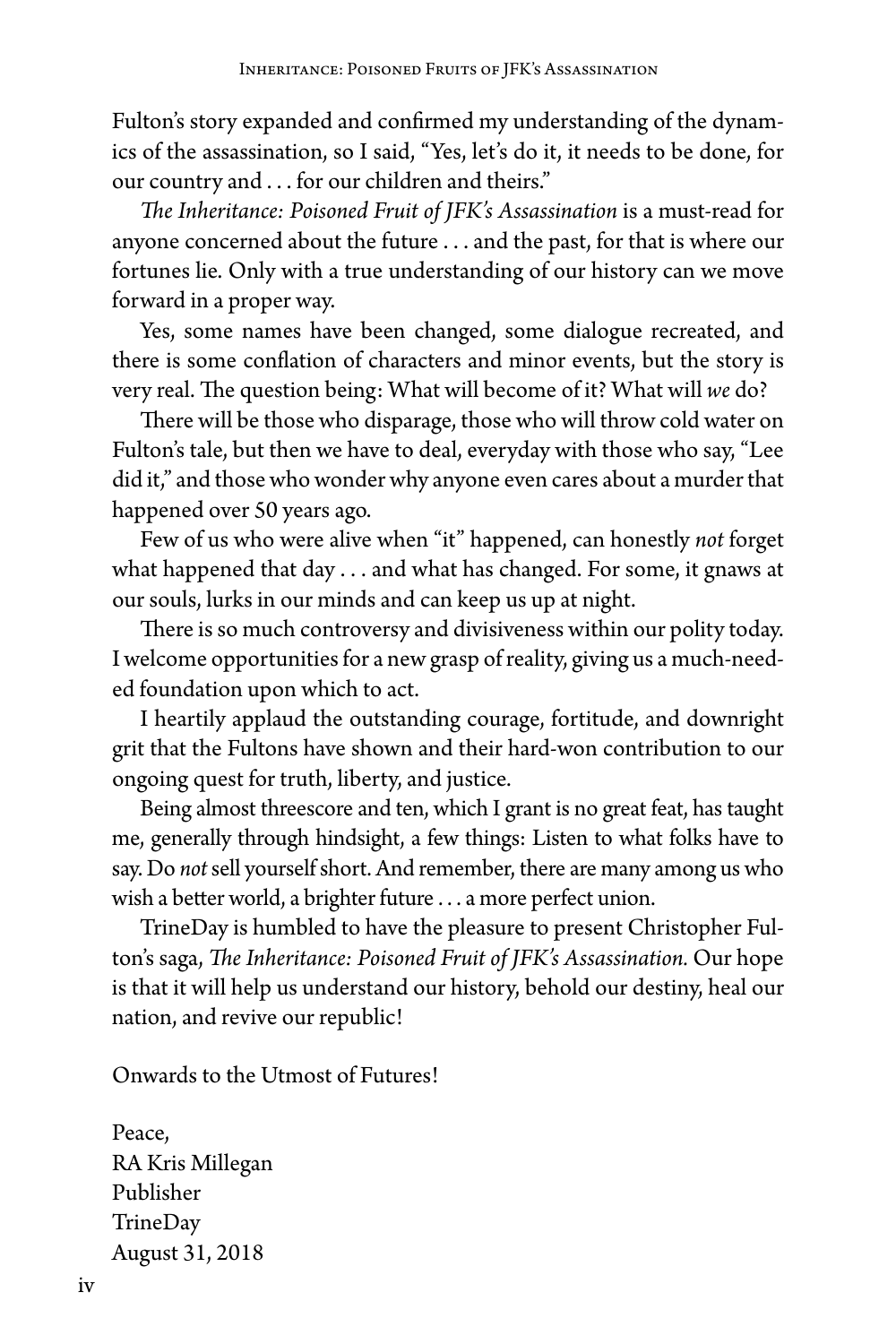## **INTRODUCTION**

By Dick Russell

The main character of this book is not a human. It's a timepiece: the gold Cartier watch worn by our 35<sup>th</sup> President, John F. Kennedy – on the day of his assassination. His wife, Jacqueline, handed the watch to JFK that f gold Cartier watch worn by our 35th President, John F. Kennedy – on the day of his assassination. His wife, Jacqueline, handed the watch to JFK that fateful morning of November 22, 1963. He was wearing it when the shots rang out in Dallas. It bore ballistics evidence. And it was no longer on his wrist when his body was flown to Washington, D.C., for the "official" autopsy.

For many Americans, including myself, *time* stood still that day. The moment of hearing the news engrained itself in the memory, subject to instant lifelong recall. "Did you hear? Kennedy's been shot!" said the fellow student who informed me outside the high school cafeteria as everyone changed classes. The student wasn't a friend, barely an acquaintance. But I still recall his name and will never forget his face.

If we could turn back the clock . . . *and* that is what *The Inheritance* does, in an anguished plea for truth to will out, written by a man whose own sacrifice to the time-honored cover-up is stranger than fiction. The bizarre story of how a successful building contractor—not yet born when JFK was gunned down—came to briefly "inherit" the watch is mind-boggling enough. What happened to Christopher Fulton subsequently is downright chilling.

The reason comes down to this: JFK's watch was the single most compelling piece of evidence that Lee Harvey Oswald did not act alone, that someone else fired the fatal shot from the front, that a conspiracy existed—indeed that a coup d'etat may have taken place in Dallas. Forensics don't lie—but they can be buried.

It was a fatal shot that echoed far beyond Dealey Plaza, from the little boy issuing the unforgettable farewell salute to his father at Arlington Cemetery to the grown man whose own demise may well have been linked to his desire to expose the wrenching truth. His name was John F. Kennedy, Jr. Time cannot heal all wounds when the bloodshed is ongoing.

The book you are about to read is written in novelist style and, if the chronicle weren't so devastatingly real, one could hope it never happened.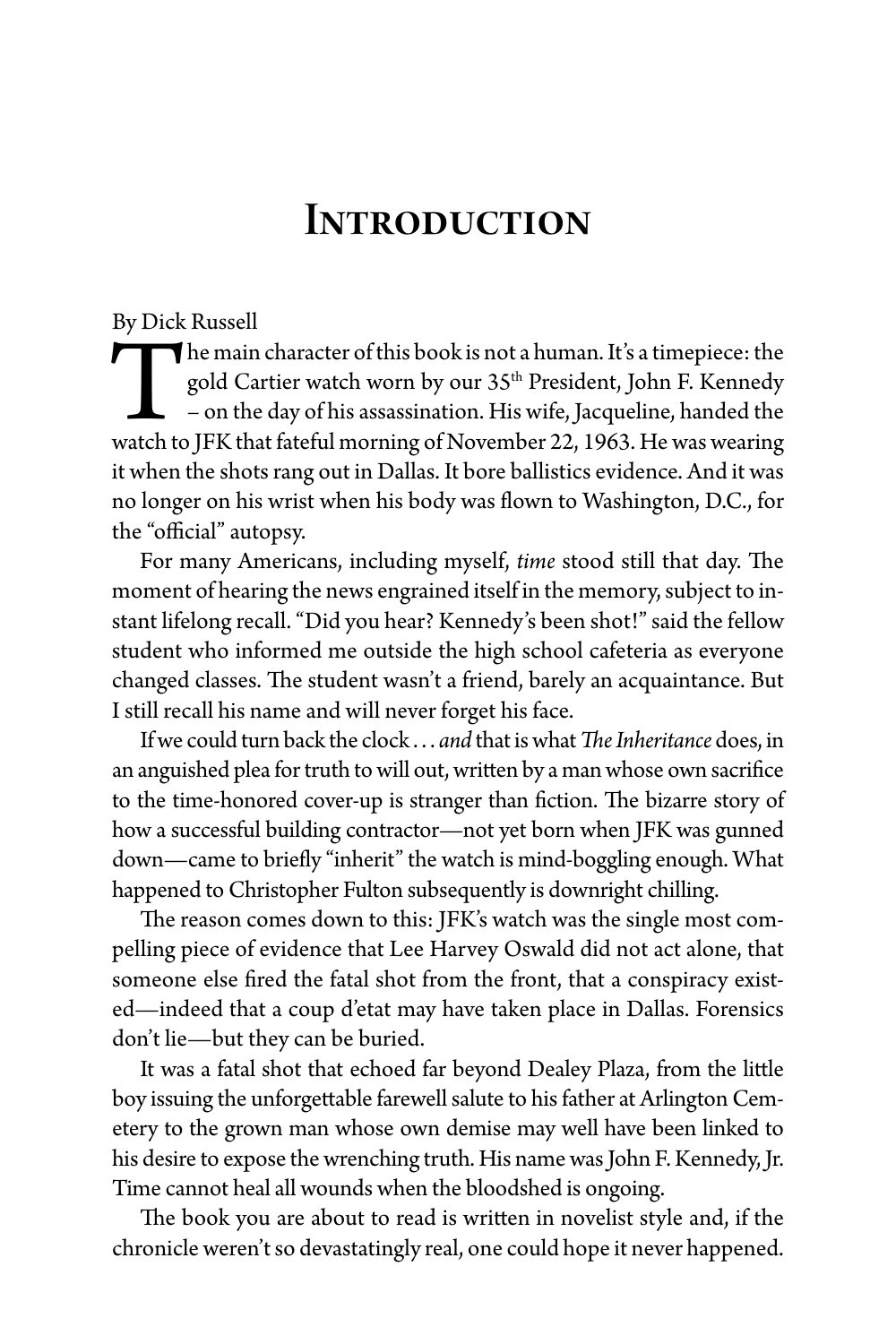Did the time bomb detonate for Christopher Fulton because he was in the wrong place at the wrong time? In retrospect, maybe so. But in his naivete, how could he have known? Did he have to endure years of false imprisonment in order to emerge one day to relate this saga?

Many who might have shed light are dead: the first keepers of the watch, a nurse at Parkland Hospital and two Secret Service agents; JFK's wife Jacqueline and brother Bobby; JFK's private secretary, Evelyn Lincoln; the would-be museum-keeper, Robert White, to whom the fatefilled timepiece was bequeathed; the son, John Jr., who sought to wrest the watch from the jaws of eternity, to rewind and let it *tell time*.

Fulton alone has survived to reveal its story. In the process, his curious destiny unfolded; secrets were unveiled. A Russian official, a Secret Service man, later two different fellow prisoners who offered their inside knowledge of what had transpired as JFK sought to move the nation away from nuclear annihilation and toward peace.

As the President once said: "We are not here to curse the darkness, but to light the candle that can guide us through that darkness to a safe and sane future."

I have long felt that this nation cannot truly move forward until the truth is faced about what really happened in Dallas. We saw our great leaders of the 1960s mowed down, men who would've helped us become an America vastly different than the bitterly divided and materially driven country we now inhabit. We have witnessed corruption replace compassion, Orwellian tweets supplant honesty.

The clock is running. Once upon a time . . . there was promise. Yet the legacy bequeathed here by Christopher Fulton recalls something else, the verse quoted by Robert Kennedy upon delivering the tragic news of Martin Luther King's assassination in April 1968. The verse was from Aeschylus. It resonated deeply with Robert Kennedy, who himself would be slain two months later. And perhaps it may serve as a fitting introduction to what Fulton describes of his life and those times.

> *Even in our sleep, pain which cannot forget falls drop by drop upon the heart, until, in our own despair, against our will, comes wisdom through the awful grace of God.*

Dick Russell is the author of thirteen books, including three on the Kennedy assassination.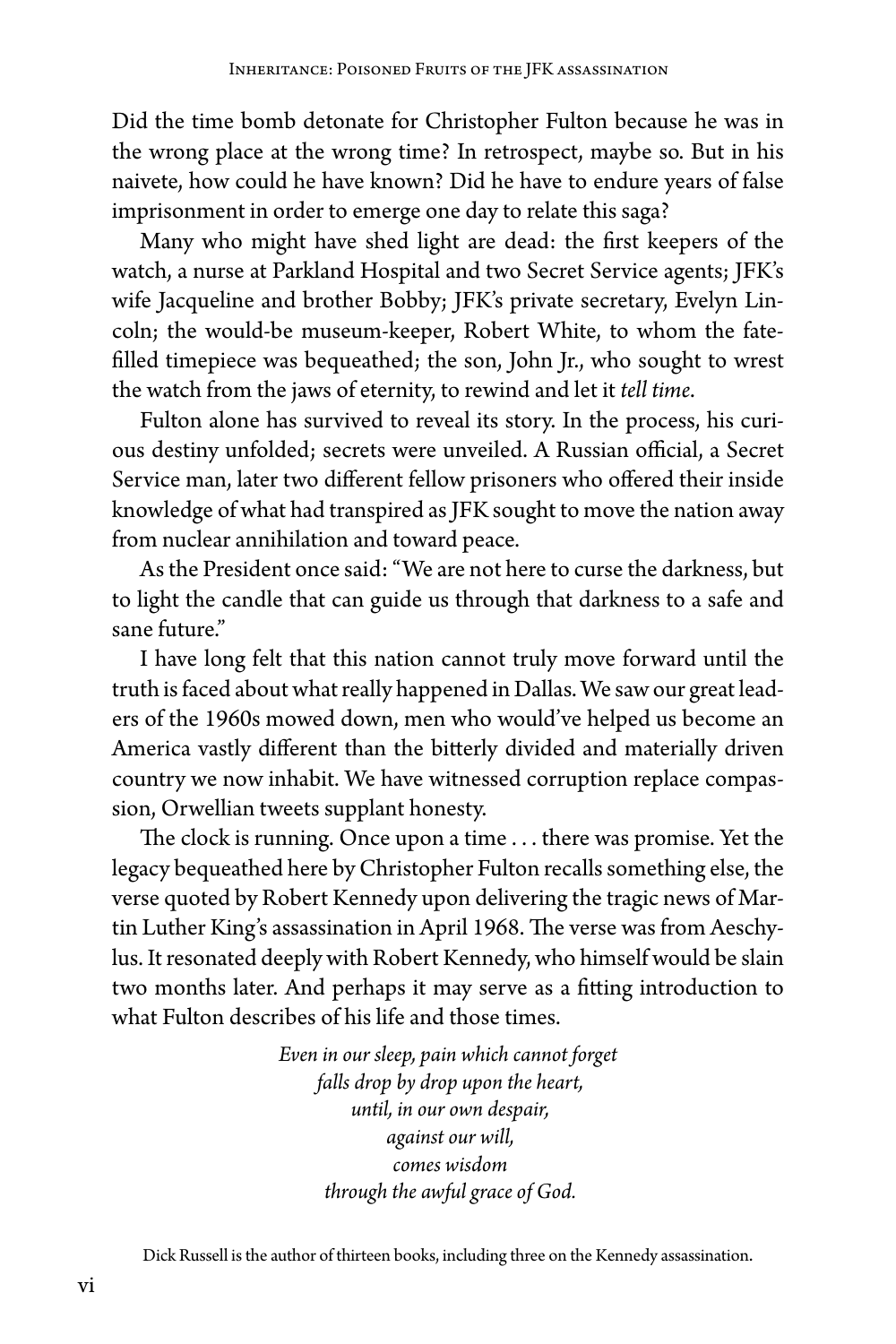*To my mother, who lost her life over the strain of these events, and to Don Clark, who finally convinced me on the 4th of July that this book needed to be written.* 

*\*\*\**

*I would also like to state my eternal gratitude for President John F. Kennedy and Senator Robert F. Kennedy,*

*who sacrificed their lives for the betterment of the world. Thank you. \*\*\**

*I also dedicate this book to everyone who has served, or is currently serving, in the Armed Forces of the United States. Thank you for going above and beyond.*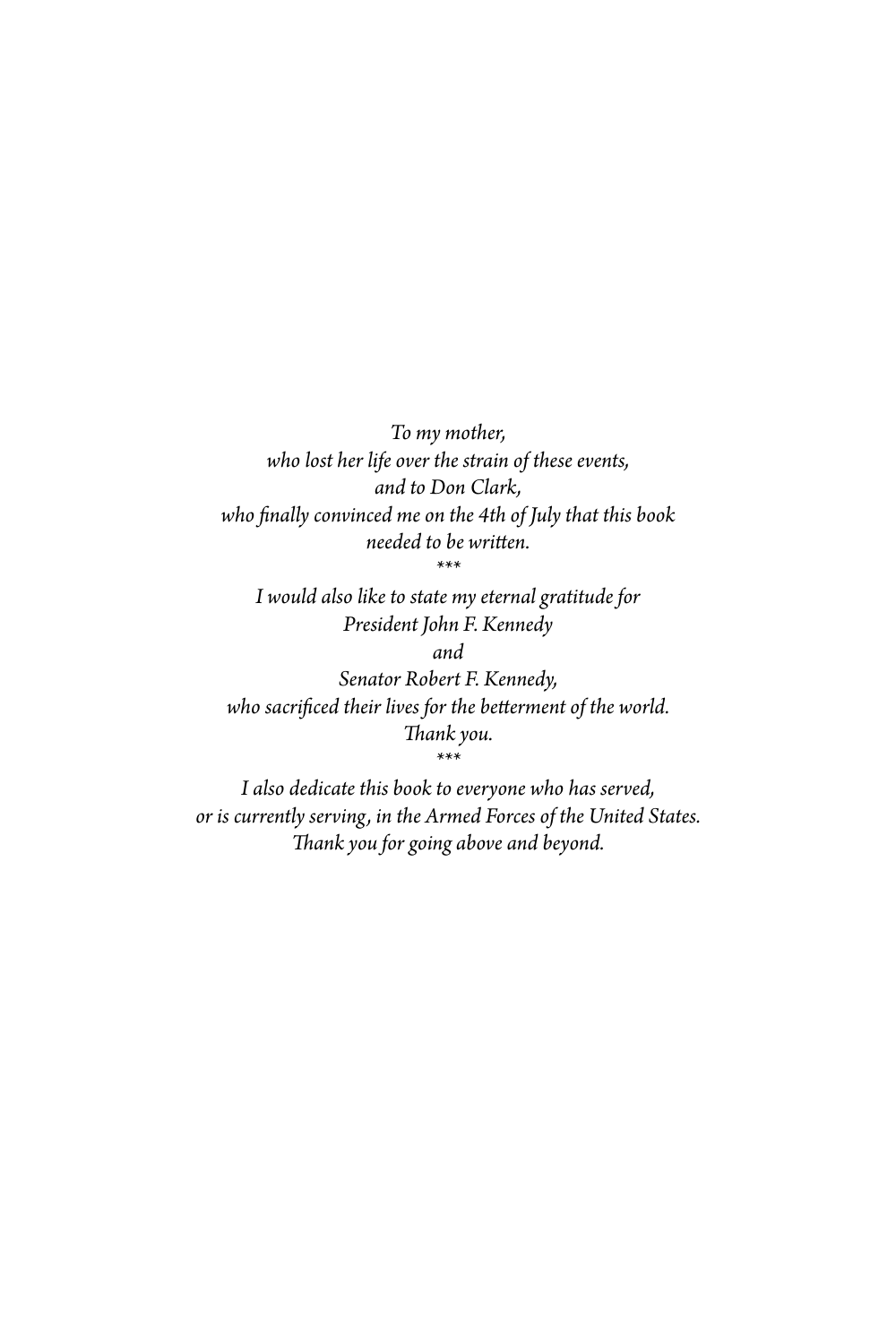

### **ACKNOWLEDGMENTS**

Special thanks to Nanny Mason, who put her life on hold and traveled<br>
from another country—multiple times—to care for us, our children,<br>
our doze and our home, so that we sould finish this hook. our dogs, and our home, so that we could finish this book.

Thank you to our agent, Joe Kolkowitz, who told us this book was important; he has supported us with his professional guidance from the very beginning.

Thank you, Kris Milligan of Trineday, a true patriot publisher who works to make a more-informed and better world for all of us.

Thank you, Pat Boylan and John Lett, who—published authors, themselves—devoted a substantial chunk of their time to edit our book.

Thank you, Dick Russell, for your advice regarding this book and for writing the Introduction.

Thank you to the good men and women of the intelligence community who encouraged us to write this book.

And thank you to all of our family members and dear friends, the truest measure of a great life.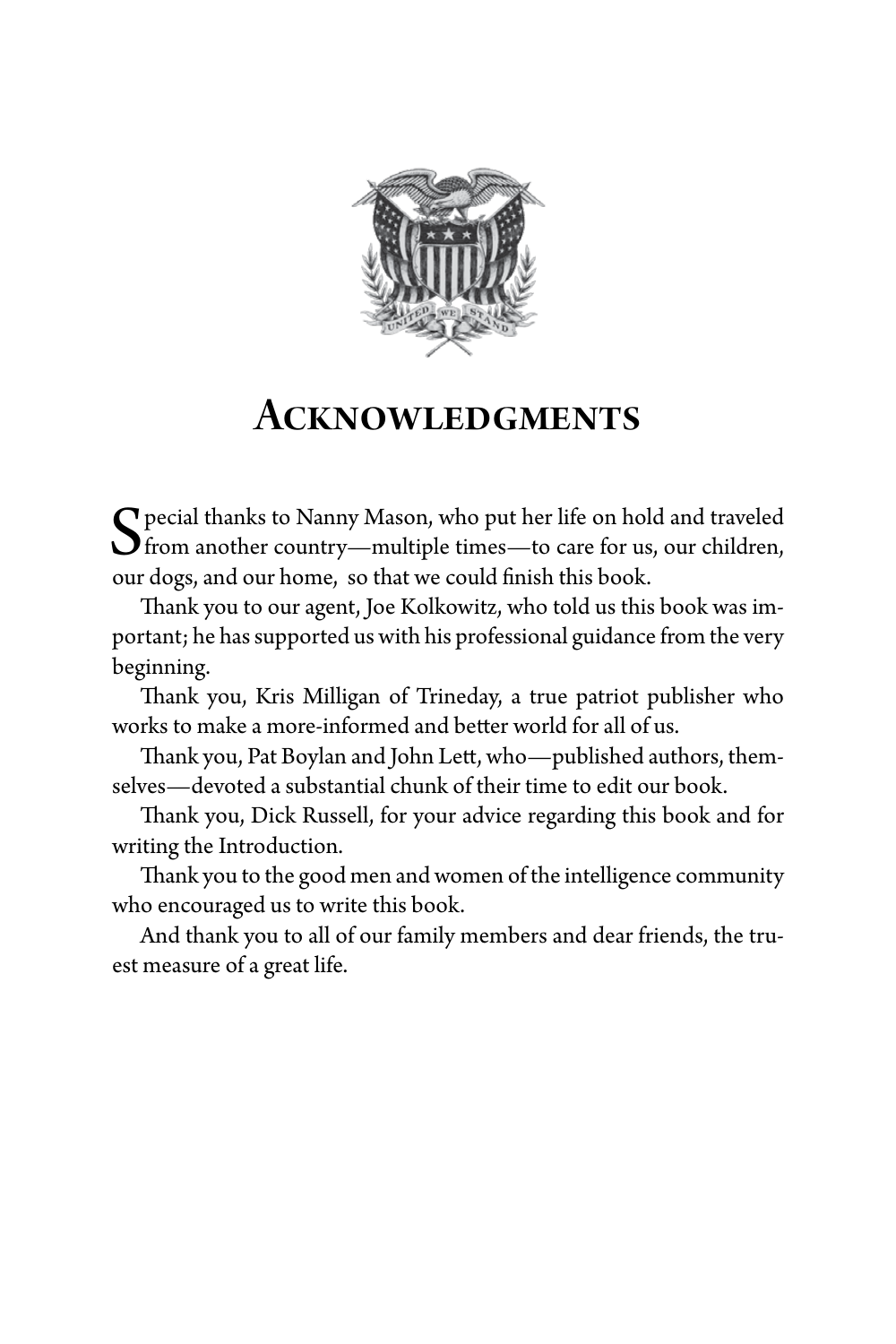

# **TABLE OF CONTENTS**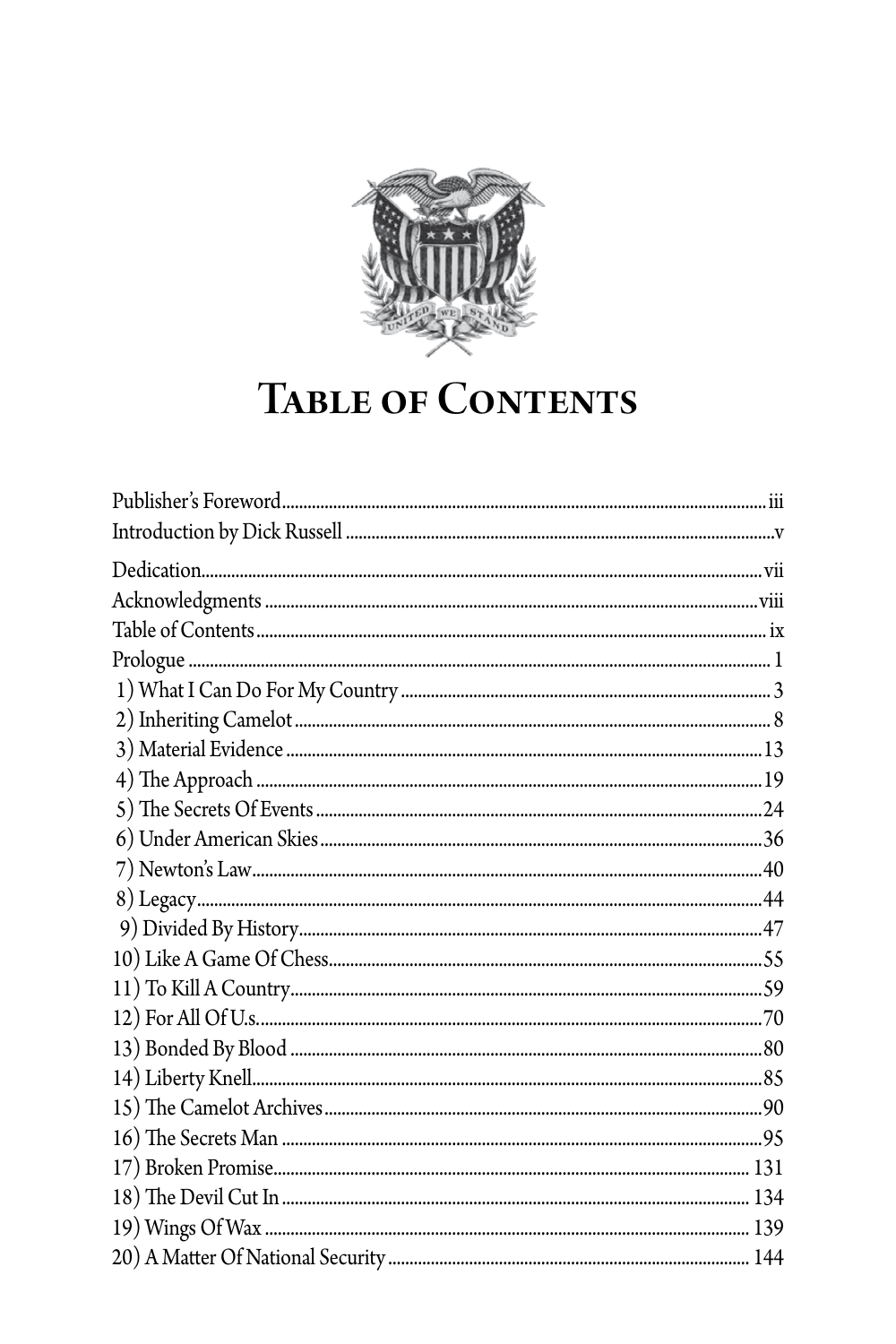| 42) When All The Stars Have Fallen, There's Nothing Left But Bars 275 |  |
|-----------------------------------------------------------------------|--|
|                                                                       |  |
|                                                                       |  |
|                                                                       |  |
|                                                                       |  |
|                                                                       |  |
|                                                                       |  |
|                                                                       |  |
|                                                                       |  |
|                                                                       |  |
|                                                                       |  |
|                                                                       |  |
|                                                                       |  |
|                                                                       |  |
|                                                                       |  |
|                                                                       |  |
|                                                                       |  |
|                                                                       |  |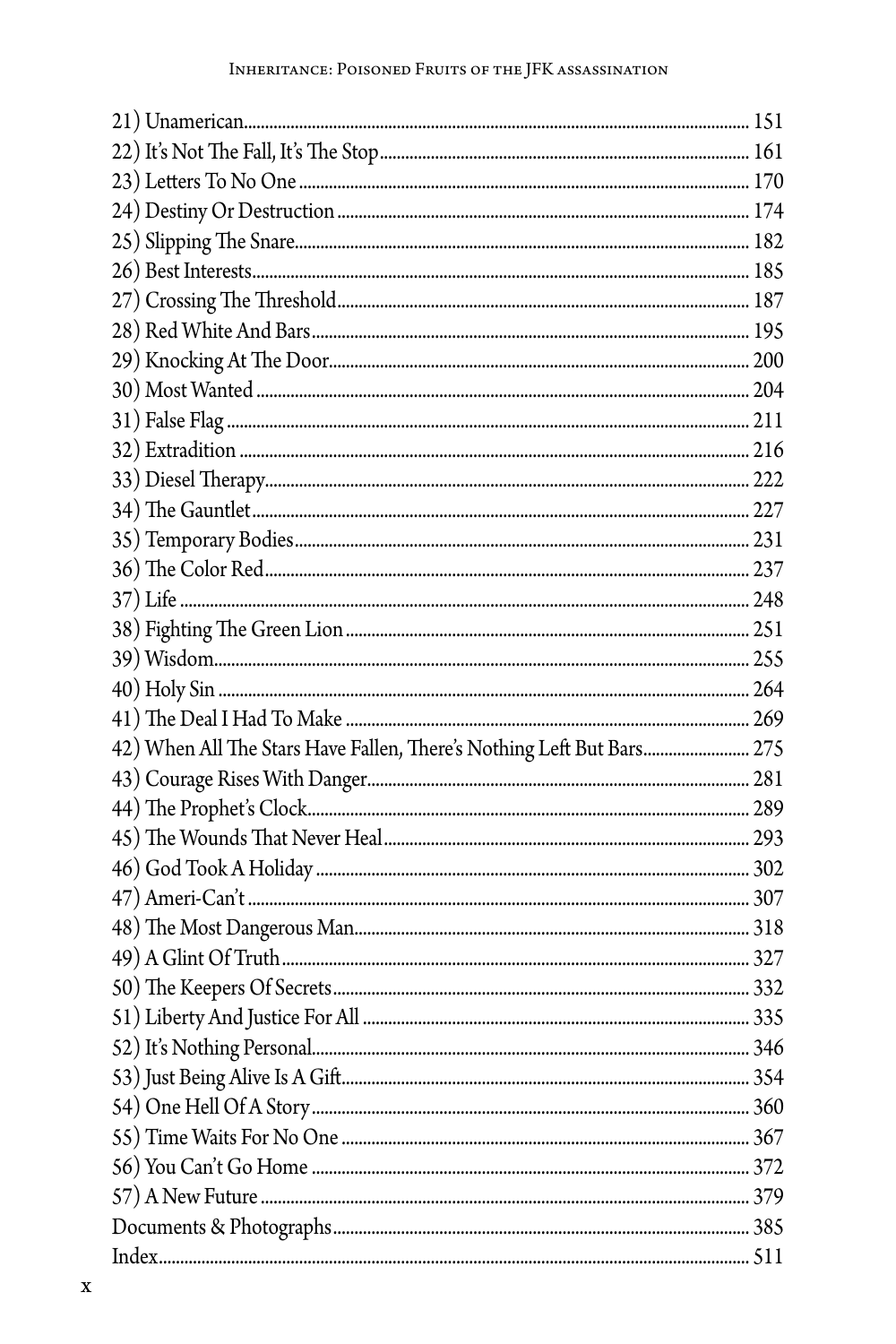Prologue



**ASK NOT** 

November 22, 1963

Everyone's efforts were useless; President John F. Kennedy was dead.

Mr. O.P. Wright, the head of Parkland Hospital's security, was given a bullet; he placed it in his pocket. Soon after, he was given a gold wristwatch; he carefully wrapped it in his handkerchief.

The bullet was the foundation of the biggest lie in modern history, and the watch was secretly used to save us all from nuclear war . . .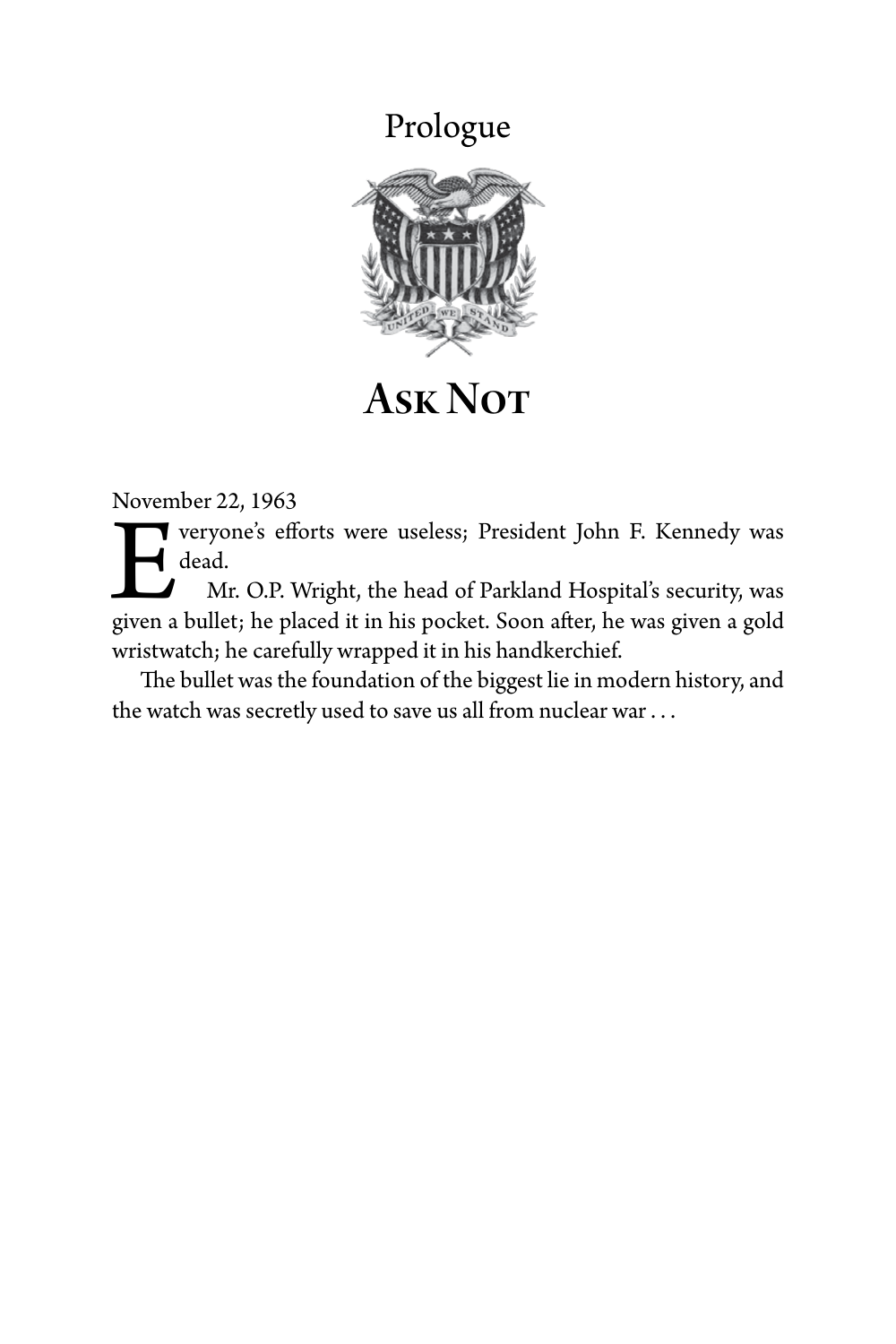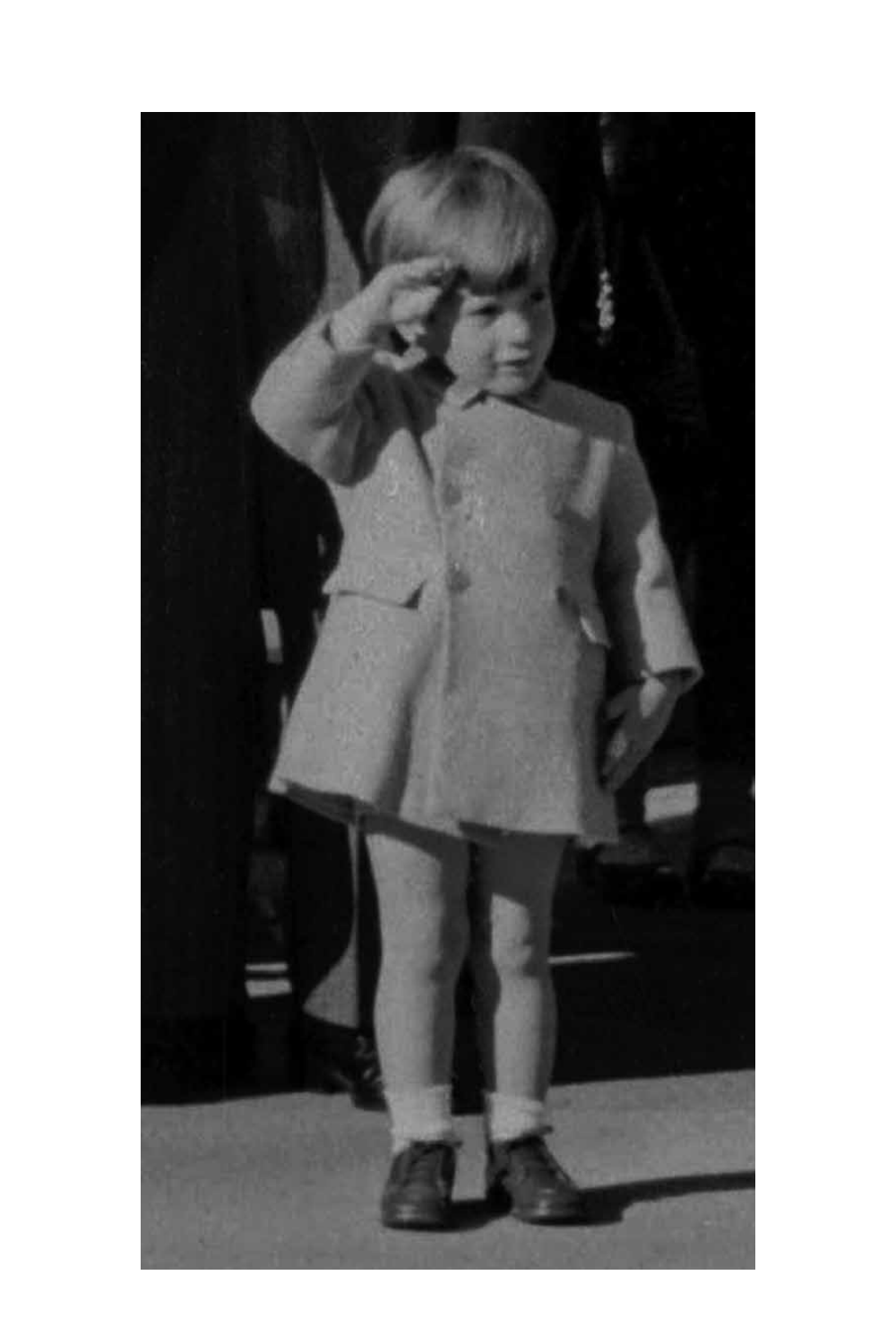

# What I Can Do For My Country

#### March 3, 1999

Today started out differently. I wasn't forced onto government aircraft controlled by the United States marshals, I wasn't stuck in cold holding cells for days, and my wrists and ankles weren't chained to a lock box at my waist. No one had died today, and no one was trying to kill me. I was put in an unmarked car and I could see out the windows; I hadn't seen outside in eight months. I was in the custody of IRS Agent Clara Mancini and FBI Special Agent Joe Callahan; they were driving me to the Federal Greenbelt Courthouse in Maryland. I had to go to the bathroom.

When we arrived I asked permission to relieve myself.

"Absolutely not," spat Mancini contemptuously.

"I'll take him," Callahan said. He led me down the hall, and aggressively pushed me through the door of the men's room. "Stand still." In the privacy of the facility his demeanor changed; he spoke to me like I was a human being and unlocked my steel bracelets. "Your files are stacked two feet tall on my desk. Why didn't you just come in?"

I rubbed my wrists; I was confused about his breach in protocol. Since my arrest, this was the first conversation with a government official that felt genuine, but I needed to know if he was trying to help me, or hurt me.

Callahan lowered his voice and spoke with more intensity. "The attorney general is going to bury you. I know about your letter to the president; can you save yourself?"

"I don't think  $\mathbb{R}$ "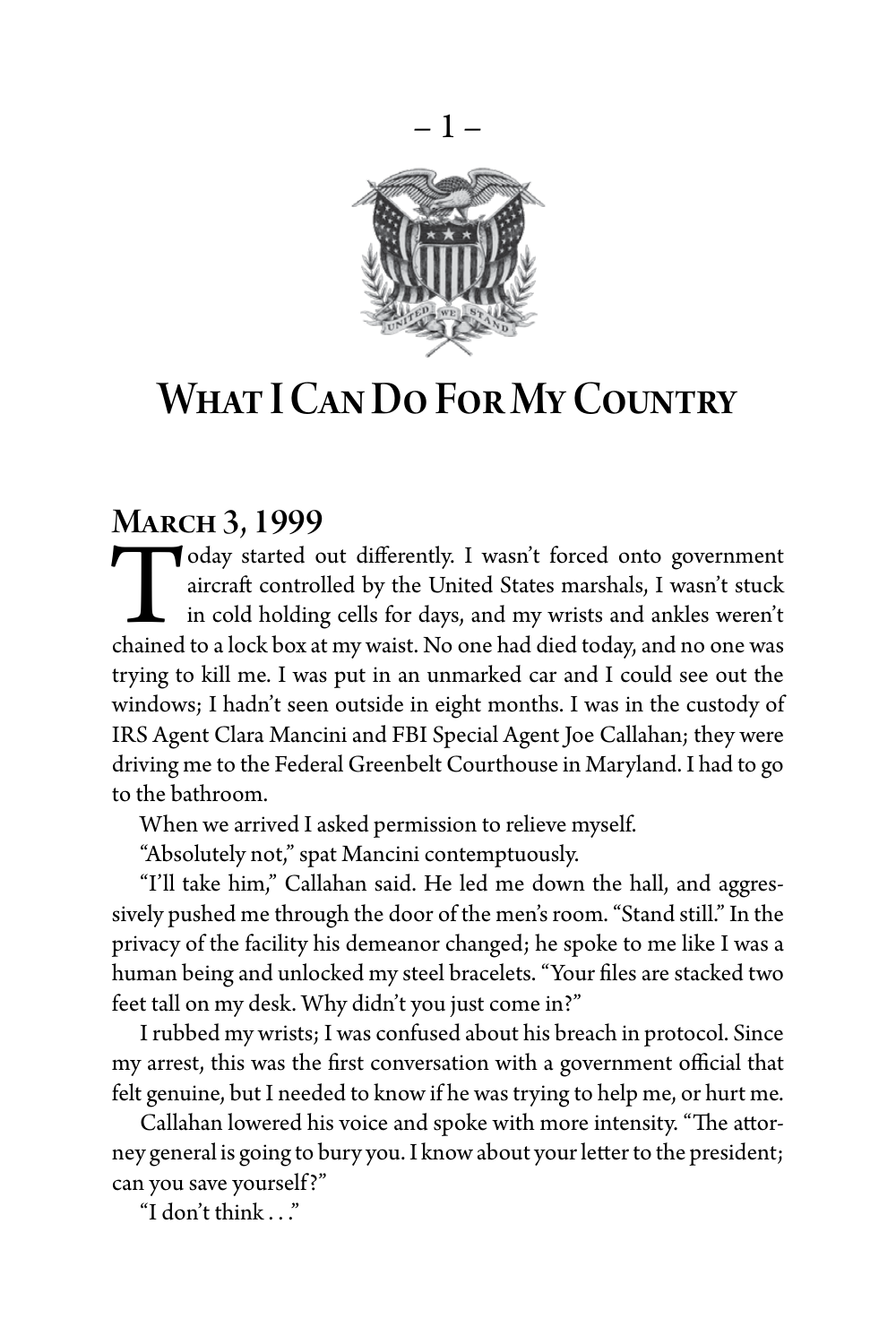A loud knock broke my response and Mancini's aggravated voice came through the door. "Hurry up."

Agent Callahan quickly snapped the cuffs back on my wrists and walked me out of the bathroom. I never got to go.

Both agents led me through a security door and down a hallway. Callahan turned to Mancini. "You know we have to wrap this up before the Bush election."

Mancini gave him a distasteful look. "Yup." She spoke abruptly to cut him off.

As we arrived at the end of a long corridor, my lawyer, Stephen N. Salvin, stood waiting outside another secure door. Agent Mancini punched a code in the keypad and walked through. Agent Callahan left, and I remained in the custody of a federal marshal standing beside me.

Salvin had a strained look on his face. "I can't go in with you," he said, "it's a closed interrogation. You've waived your constitutional rights, but it's the deal we had to make."

*Deal* was an interesting word to describe it.

"Don't hold anything back," Salvin instructed, "the government wants answers. At this stage they don't care whether you're a terrorist, if you've killed a thousand people, or if you've dealt with atomic weapons; it's all covered under your blanket immunity, in exchange for your cooperation."

My eyes locked on his. "You know I've never done anything like that."

He nodded. "Just remember, your family won't be touched now."

My family . . . I started to collapse within myself. I couldn't stay focused on what Salvin was saying; this was all too surreal. I knew I didn't fully trust him, but I was forced to take his direction under threat of even more terrible consequence: I had no choice.

"You're facing fifty years," Salvin said. "The Department of Justice's recommendation will mean everything. Just try to forget how you feel." He scrutinized me.

I knew how I looked: sallow, sleep deprived, nauseated, a shell of my former self . . . and this was a good day.

He advised me to put the misery aside and answer their questions directly and calmly. "Everything will be taken down for the record. It'll be classified, so we won't have access to it. Just try to remember as much as you can and write it down as soon as you get a chance. I know it's nearly impossible to get anything to write with in the hellhole they're keeping you in—that place is *designed* to break people—but it's important you try." He looked at his watch. "It's time."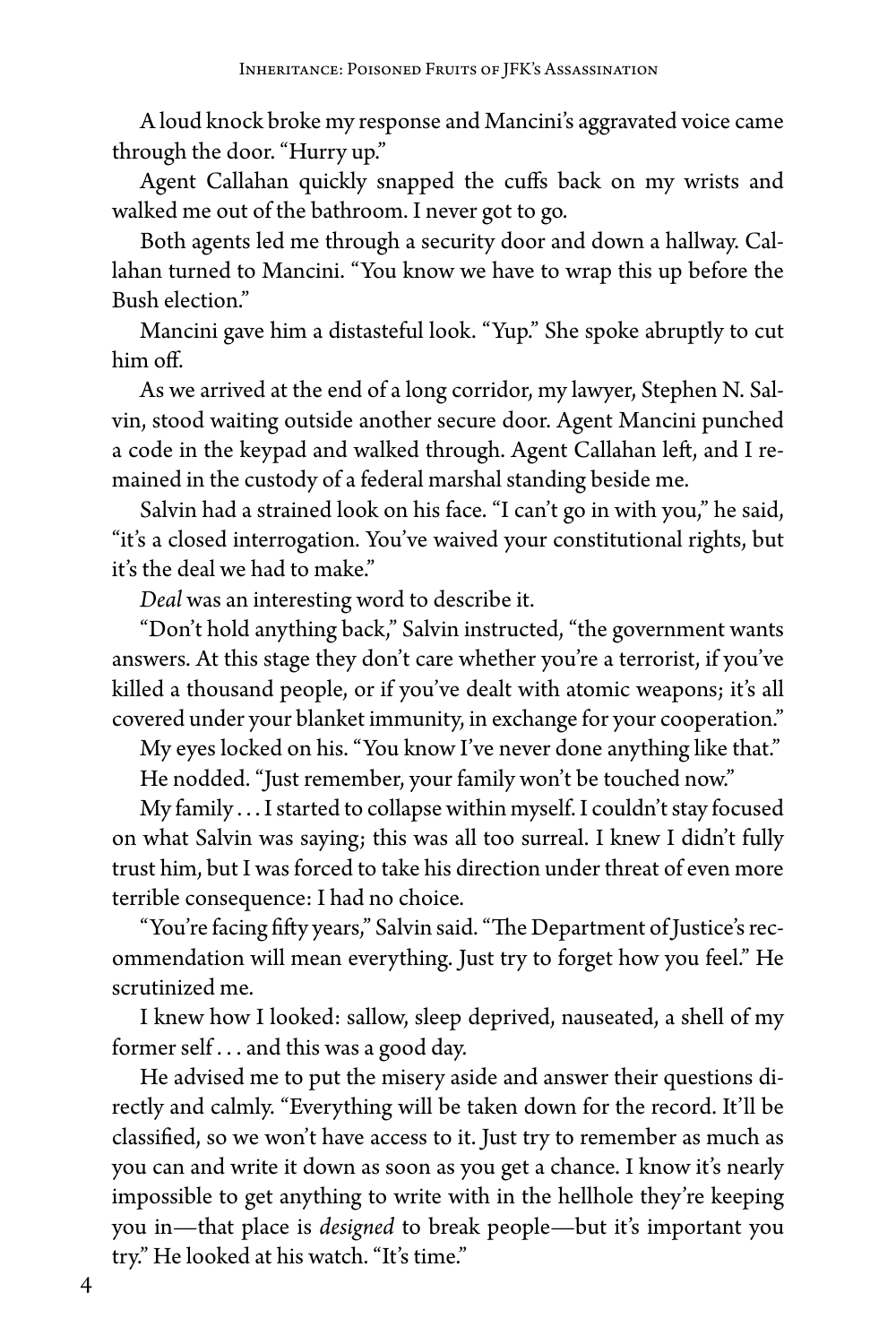Too much was riding on this; my *life* was riding on this. I had to swallow my anxiety, my fear, but the question kept screaming in my brain: *What the hell am I doing here?* I took a deep breath and tried to appear composed, as the marshal escorted me through the door.

I was delivered into a small courtroom with a marble floor. The great seal of the United States hung above the proceeding. I walked through the center of the room to a podium. A federal judge and stenographer sat on my right, and a group of officials sat on the opposite side of the room. Their eyes followed me, emotionless. My cuffs were removed and Assistant District Attorney Stewart Barman ordered me to sit.

Barman addressed the room: "This is a proffer session debrief for Mr. Christopher Fulton. He has agreed to this session of his own free will. He will answer all questions put to him under penalty of perjury. He has agreed to plead guilty to the charges against him and is facing up to fifty years of imprisonment. The Department of Justice will recommend a reduced sentence based on his cooperation. The government has granted Mr. Fulton and his immediate family blanket immunity for anything that is said here today, or any other information or actions that are known, or become known, that occurred prior to this proffer. The United States Government will not bring any further charges against Mr. Fulton or his family, or assist any foreign government in charging him or his family." He turned to me. "Mr. Fulton, do you understand?"

"Yes." My mouth was dry, but I spoke clearly.

"Please state your name and occupation for the record."

He was really asking, *Who are you?* . . . but I didn't recognize myself anymore.

\*\*\*

I grew up in Maryland, just outside the District. My mother was personable and smart, a stewardess, recommended by Howard Hughes to fly aboard the Lockheed Constellation shuttle between Washington and New York. Of the many important and interesting individuals she met, her favorite was Bobby Kennedy; they shared several long conversations together.

I learned from an early age about reputation and privilege, not from our family name or wealth, but from my mother's remarkable way with people. When I was two years old, she arranged a private tour of the White House for me which included the upstairs rooms. I even met President Johnson. I can't remember what he said to me, but I have a photograph to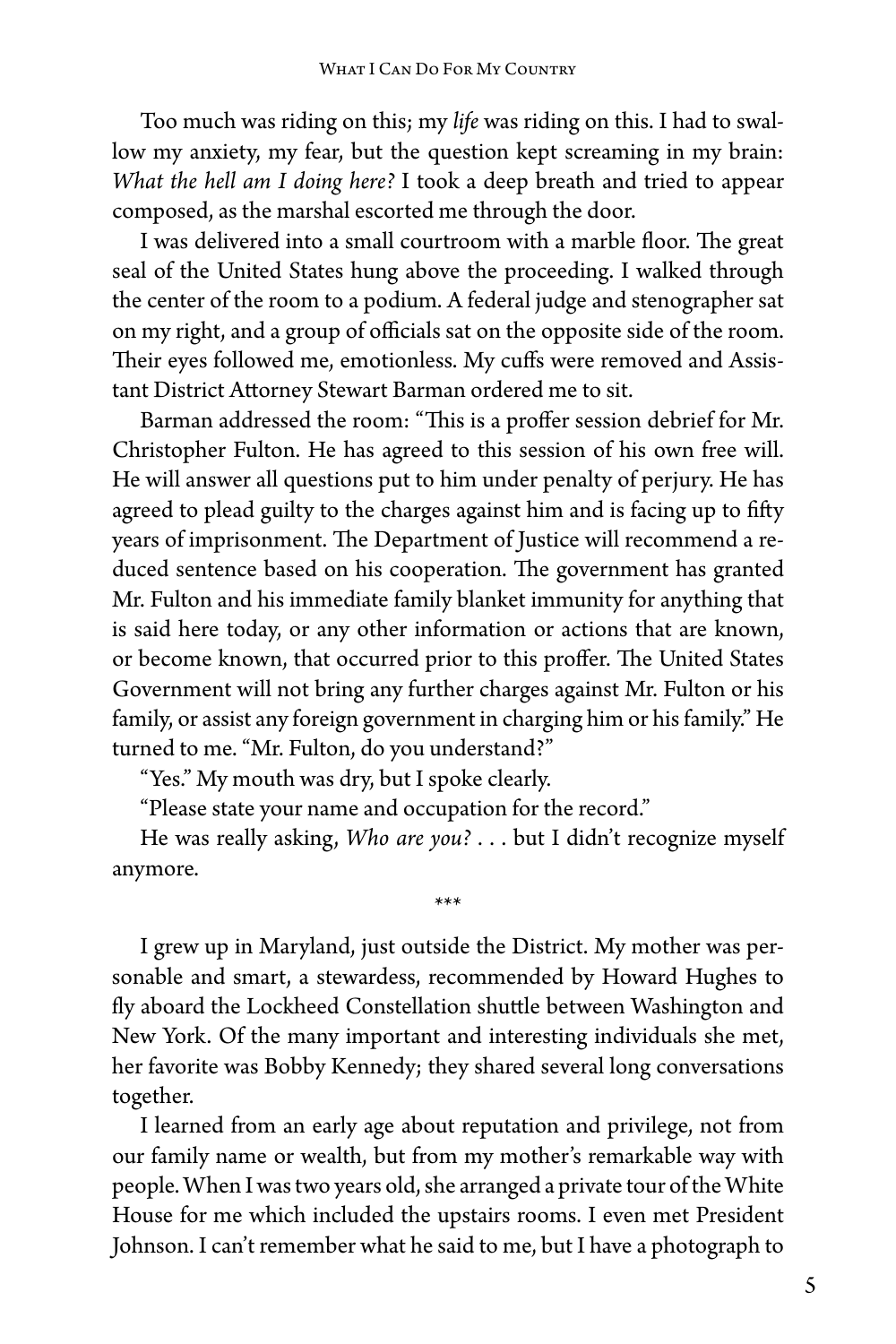commemorate the occasion. From a very young age, I developed a great appreciation for history; my taste, desire, and love for it came from my mother's influence.

My family roots grow deep in the soil of a proud American military heritage. I'm the descendant of William Vaughn Jr., who fought with distinction in the Revolutionary War, and General John C. Vaughn, who fought in the Civil War. Most of the men in my family tree served in the United States Navy. My parents assumed I would follow in those footsteps. When I turned eighteen, an Admiral wrote a letter of recommendation for my acceptance into the United States Naval Academy, in Annapolis; it was a great honor. I was on my way, and my family was sure my future was set, but I wanted something different; I wanted to do the kinds of things my father had done.

My father was the Vice President of Weldcrete, a company that supplied NASA with the exceedingly hard concrete used to withstand the intense heat and powerful exhaust from the Apollo rockets. As a boy, I collected patches from the missions that my father helped make possible.

Although I was one of the first men in my family not to serve in the Navy, I eventually became successful in the commercial construction industry. It took years of struggle, hard work, and personal sacrifice, but I reached my goal and fulfilled my dream: I became an independent general contractor. I would always be proud of that, but the real thread of passion throughout my life, my love of history—particularly American history never left me.

In this cold courtroom, I was about to be questioned by U.S. Assistant District Attorney Stewart Barman, witnessed by representatives of the secret agencies intended to keep our nation safe, and the military I would have been a part of . . . My childhood was an unattainable memory, and my future was about to be stolen.

\*\*\*

"Mr. Fulton, please state your name," the prosecutor said again.

"Yes," I said, as I pulled myself back into the present, "my name is Christopher Fulton; I'm an independent general contractor."

"Mr. Fulton, when did you first meet Mr. Robert L. White?"

"1994."

"You were living in Maryland at that time, and Robert White was the friend of a friend?"

"Yes."